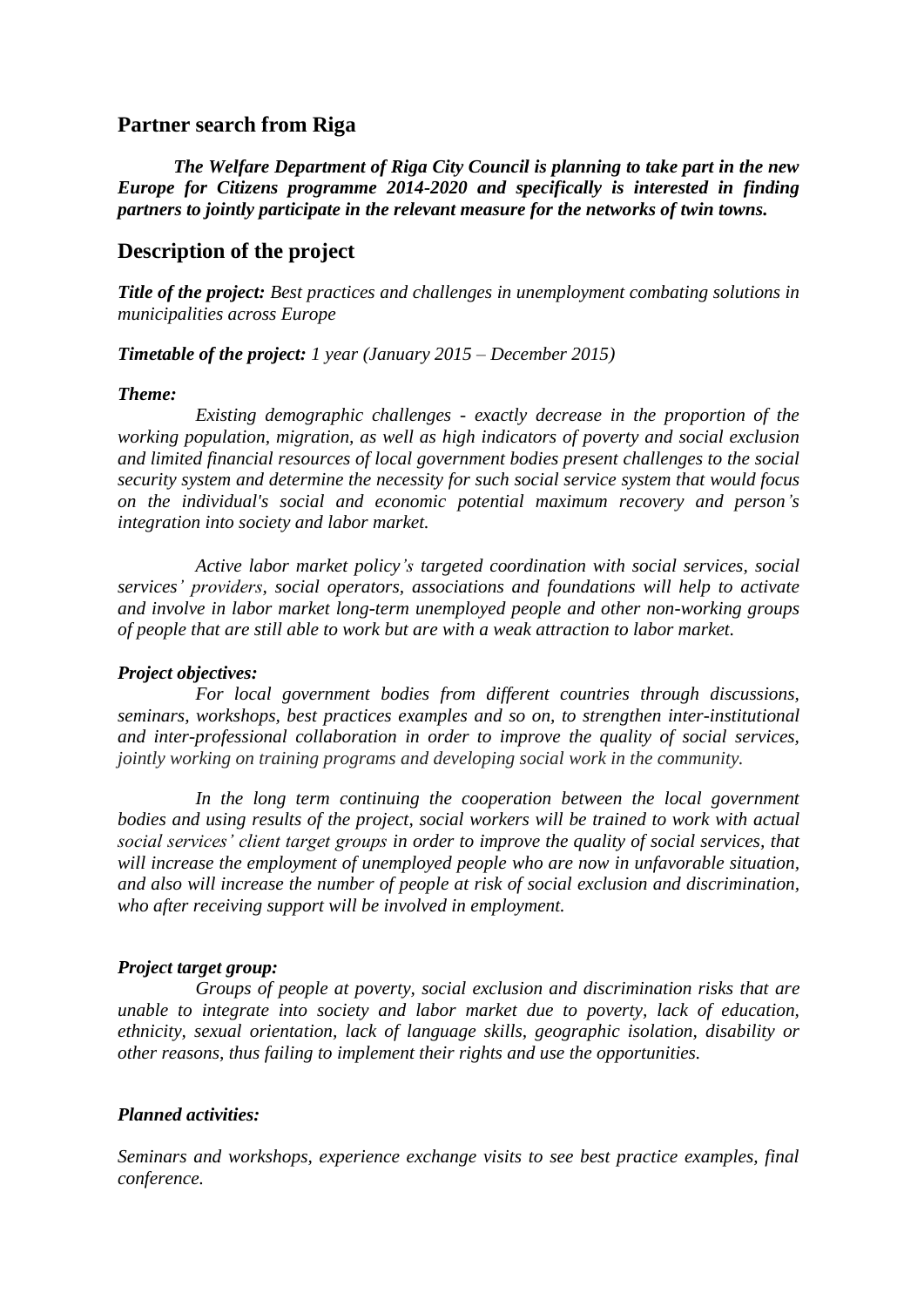## *Planned Project results:*

- 1) *Representatives from local government bodies, social service institutions and nongovernmental organisations trough discussions, exchange of experience and good practices will gain learnings and see good practices, how to increase inclusion of disadvantaged unemployed employment, as well as increase population, who after receiving support are involved in employment.*
- 2) *Will be improved professional social work practice for working with people who are in risk situation.*
- *3) Strengthening of the inter-institutional and inter-professional cooperation not only on the local, but also on all involved community level.*
- *4) Local government bodies' working groups from during the project identified experience and best practice examples will set up a joint plan for the development of the project results in the long run.*

### *Role of the partner organisations in the project:*

*During the project preparation phase of involved partners, will designate, their participants and representatives from responsible municipal institutions, who will be responsible for cooperation with social services institutions and non-governmental organisations supporting and promoting civil involvement and interest in public issues. Local partnerships will propose activities that partners would like to carry out in their municipalities.*

### *The schedule of activities will be prepared jointly!*

#### *Other comments:*

*Planned that the last event will happen in Riga and it would be conference or seminar!*

## **About Riga City**

*Riga was officially founded in 1201 and currently it is the capital and largest city of Latvia. Riga historical centre is a [UNESCO World Heritage Site,](http://en.wikipedia.org/wiki/UNESCO_World_Heritage_Site) noted for its [Art](http://en.wikipedia.org/wiki/Art_Nouveau)  Nouveau/ [Jugendstil](http://en.wikipedia.org/wiki/Art_Nouveau) architecture and 19th century wooden architecture. Riga is the [largest city](http://en.wikipedia.org/wiki/Baltic_states#Statistics) of the [Baltic states](http://en.wikipedia.org/wiki/Baltic_states) (307.17 km) and home to more than one third of Latvia's population (at the beginning of 2013 was 650,5 thousand inhabitants living in Riga). The city is an important seaport and a major [industrial,](http://en.wikipedia.org/wiki/Industry) [commercial,](http://en.wikipedia.org/wiki/Commerce) [cultural](http://en.wikipedia.org/wiki/Culture) and [financial](http://en.wikipedia.org/wiki/Financial_centre)  [centre](http://en.wikipedia.org/wiki/Financial_centre) of the [Baltic Sea region.](http://en.wikipedia.org/wiki/Baltic_region)* 

*The city is the [European Capital of Culture](http://en.wikipedia.org/wiki/European_Capital_of_Culture) in 2014, along with [Umea](http://en.wikipedia.org/wiki/Ume%C3%A5) in [Sweden.](http://en.wikipedia.org/wiki/Sweden)*